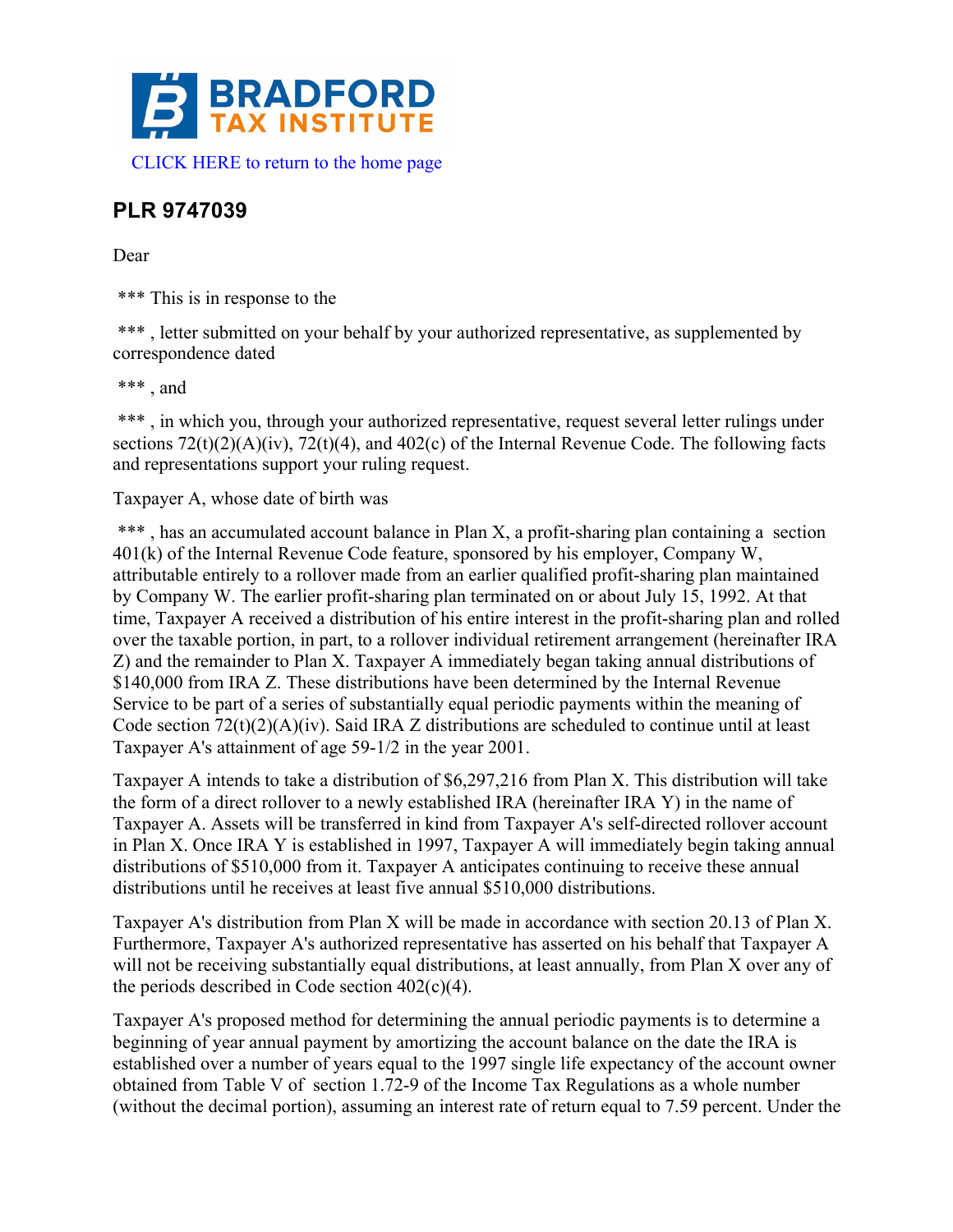proposed method, the annual periodic payment, once determined, will not change. The interest rate is 120 percent of the federal mid-term rate for December, 1996.

Based on the above, Taxpayer A requests the following letter rulings:

(1) That Taxpayer A's proposed rollover from Plan X to Taxpayer A's newly established IRA (IRA Y) is an "eligible rollover distribution" within the meaning of Code section  $402(c)(4)$ and, as such, the amount of such distribution transferred to IRA Y shall not be includible in Taxpayer A's taxable income for the taxable year in which distributed from Plan X;

(2) that the proposed method of determining periodic payments from Taxpayer A's IRA Y results in substantially equal periodic payments within the meaning of Code section  $72(t)(2)(A)(iv)$  and that, accordingly, such payments will not be subject to the additional tax imposed by Code section  $72(t)(1)$  unless the requirements of Code section  $72(t)(4)$  are not met; and

(3) that the requirements of Code section  $72(t)(4)$  will be met if Taxpayer A begins to receive \$510,000 annually from IRA Y during 1997 (the year IRA Y is established), and continues to receive \$510,000 annually from IRA Y each year until at least the year 2001.

With respect to the first ruling request, Code section  $402(c)(1)$  provides that, if an employee transfers any portion of an eligible rollover distribution into an eligible retirement plan, the amount so transferred shall not be includible in income for the taxable year in which paid.

Code section 402(c)(4) provides that an "eligible rollover distribution" is a distribution to an employee of all or any portion of the balance to the credit of the employee in a qualified trust; except that such term shall not include -

(A) any distribution which is one of a series of substantially equal periodic payments (not less frequently than annually) made -

(i) for the life (or life expectancy) of the employee or

the joint lives (or joint life expectancies) of the employee and the employee's designated beneficiary, or

(ii) for a specified period of 10 years or more, and

(B) any distribution to the extent such distribution is required under section 401(a)(9).

Code section 402(c)(8)(B) defines an eligible retirement plan to include, inter alia, an IRA described in Code section 408(a).

In this case, Taxpayer A, who has not attained age 70-1/2, proposes to receive the sum of \$6,297,216 from Plan X. Taxpayer A's authorized representative has asserted that his Plan X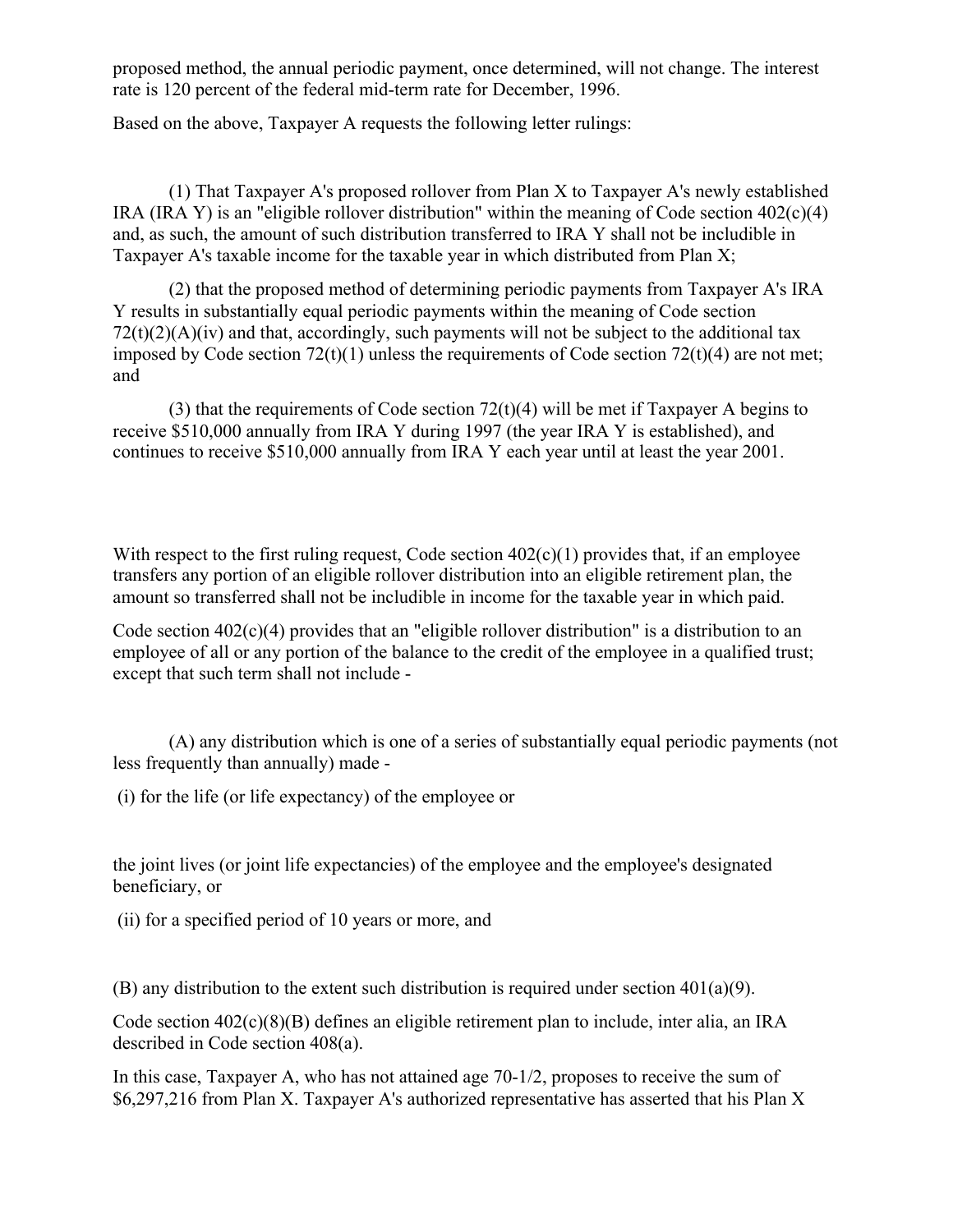distribution will not be one in a series of substantially equal payments made over one of the periods referenced in Code section 402(c)(4).

Therefore, based on the above, we conclude with respect to the first ruling request:

(1) That Taxpayer A's proposed rollover from Plan X to Taxpayer A's IRA Y is an "eligible rollover distribution" within the meaning of Code section 402(c)(4) and, as such. [sic] the amount of such distribution transferred to IRA Y shall not be includible in Taxpayer A's taxable income for the taxable year in which distributed from Plan X.

With respect to Taxpayer A's second and third ruling requests, Code section 408(d) provides that amounts paid or distributed out of an individual retirement plan must be included in gross income by the payee or distributee in the manner provided under Code section 72.

Code section 72 provides rules for determining how amounts received as annuities, endowments, or life insurance contracts and distributions from qualified plans are to be taxed.

Code section 72(t)(1), which was added to the Internal Revenue Code by the Tax Reform Act of 1986 (TRA '86), effective generally for taxable years beginning after December 31, 1986, provides for the imposition of an additional 10 percent income tax on early distributions from qualified plans, including IRAs. The additional tax is imposed on that portion of the distribution which is includible in gross income.

Code section  $72(t)(2)(A)(i)$  provides that section  $72(t)(1)$  shall not apply to distributions which are made on or after the date on which the employee attains age 59-1/2.

Code section  $72(t)(2)(A)(iv)$  provides that Code section  $72(t)(1)$  shall not apply to distributions which are part of a series of substantially equal periodic payments (not less frequently than annually) made for the life (or life expectancy) of the employee or the joint lives (or joint life expectancies) of such employee and his or her beneficiary.

Code section 72(t)(4) imposes the additional limitation on distributions excepted from the 10 percent tax by section  $72(t)(2)(A)(iv)$  that if the series of payments is subsequently modified (other than by reason of death or disability) before the later of (1) the close of the 5-year period beginning with the date of the first payment, and (2) the employee's attainment of age 59- 1/2, then the taxpayer's tax for the first taxable year in which such modification occurs shall be increased by an amount determined under regulations, equal to the tax which would have been imposed except for the section  $72(t)(2)(A)(iv)$  exception, plus interest for the deferral period.

In the absence of regulations on Code section 72(t), Notice 89-25, published on March 20, 1989, provided guidance with respect to the exception to the Code section  $72(t)(1)$  tax on premature distributions provided under section 72(t)(2)(A)(iv). Question and Answer-12 of Notice 89-25 provides three methods which may be used for determining substantially equal periodic payments for purposes of section  $72(t)(2)(A)(iv)$ . Two of these methods involve the use of an interest rate assumption which must be an interest rate that does not exceed a reasonable interest rate on the date payments commence.

One method of determining substantially equal annual payments described in Q&A-12 would be to use a method acceptable for purposes of calculating the minimum distributions required under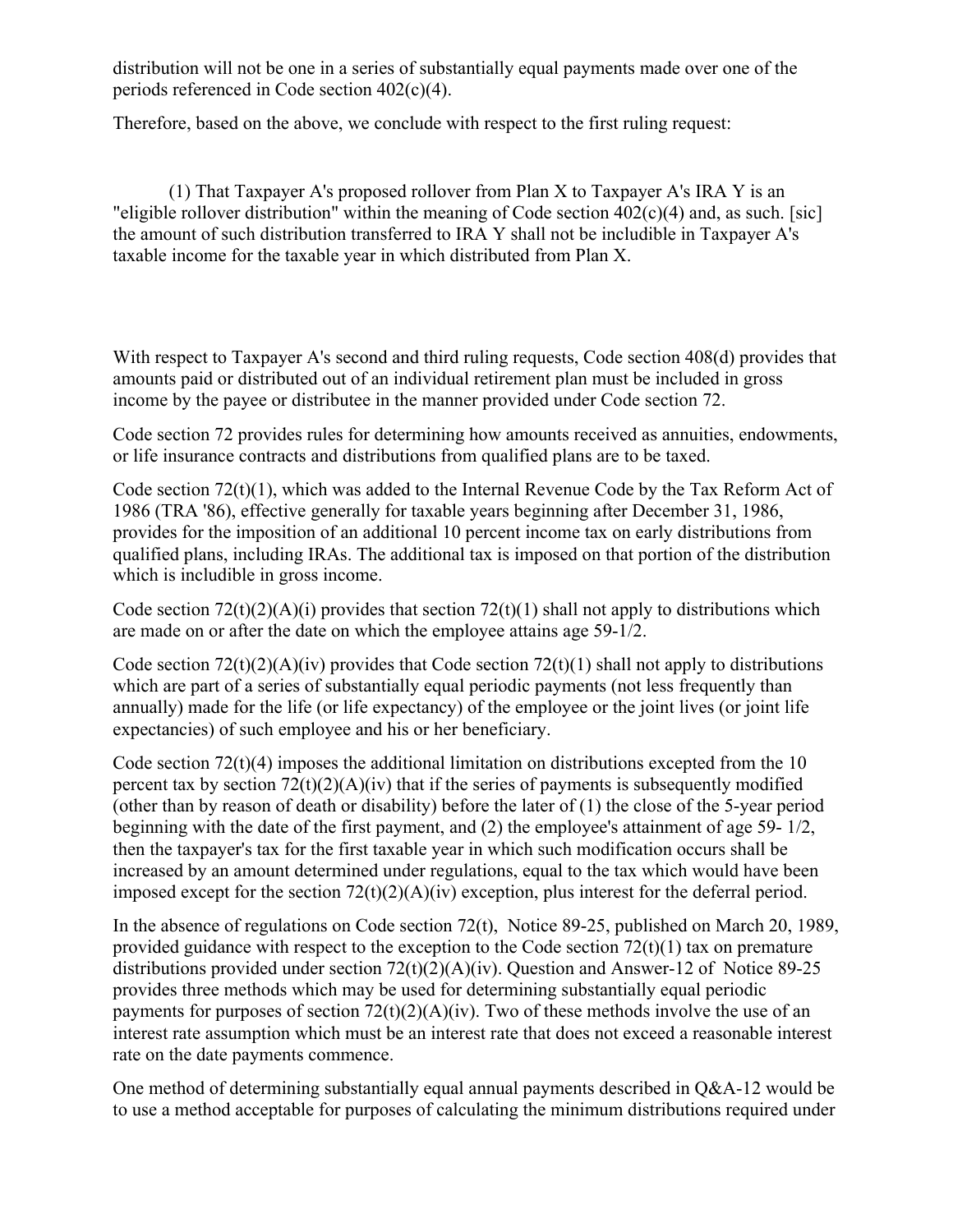Code section 401(a)(9). For distributions to be made from an individual account, this could be accomplished by dividing the account balance as of a given date by the life expectancy (or joint and last survivor expectancy of the account owner and beneficiary, if applicable) and this would be the amount to be distributed for the first year. The life expectancies to be used are found in Table V (one life) or Table VI (two lives) of section 1.72-9 of the Income Tax Regulations. Where a one-time calculation is done, the same amount would be distributed in subsequent years.

A second method described in Q&A-12 determines an annual distribution by amortizing the taxpayer's account balance over a number of years equal to the life expectancy of the account owner or the joint life and last survivor expectancy of the account owner and beneficiary at an interest rate that does not exceed a reasonable interest rate on the date payments commence. The resulting payment is the amount to be distributed each year. Again, the life expectancies to be used are found in Table V (one life) or Table VI (two lives) of section 1.72-9 of the regulations.

The third method described in Q&A-12 of Notice 89-25 determines substantially equal annual payments by dividing the account balance by an annuity factor (the present value of an annuity of \$1 per year beginning at the taxpayer's age attained in the first distribution year and continuing for the life of the taxpayer) with such annuity factor derived using a reasonable mortality table and using an interest rate that does not exceed a reasonable interest rate on the date payments commence. The annuity factor is calculated using commutation functions derived from a particular mortality table where a particular interest rate is assumed. Because an infinite number of interest rates could be assumed, the number of possible tables of possible commutation functions is infinite. In the example in Q&A-12 of Notice 89-25, the annuity factor is derived using commutation functions based on UP-1984 Mortality Table where an interest rate of 8 percent is assumed.

The account balance used in the determination of the substantially equal periodic payments is generally the balance of the IRA from which the distribution will be made. If a taxpayer owns more than one IRA, any combination of his or her IRAs may be taken into account in determining the distributions by aggregating the account balances of those IRAs. The specific IRAs taken into account are part of the method of determining the substantially equal periodic payments which, if modified in a way described in Code section 72(t)(4), will expose the taxpayer to increased taxes. It is noted that if two or more IRAs are used in determining the substantially equal periodic payments, the distributions need not be made from all of the pertinent IRAs. The distributions may be made solely from one of the IRAs, or from a combination of the IRAs.

Under the methodology proposed by Taxpayer A, only the newly established IRA (IRA Y) will be used to determine the substantially equal payments. Based on Taxpayer A's date of birth

\*\*\* he attained 55 years of age on

\*\*\* The life expectancy for Taxpayer A from Table V is 28.6 years. The whole number portion of this life expectancy is 28 years. Using an account balance of \$6,297,216 for the newly established IRA, and a rate of interest of 7.59 percent, the annual beginning of year payment is \$510,000.

Accordingly, we have determined that annual distributions from IRA Y in the amount of \$510,000 would be part of a series of substantially equal periodic payments within the meaning of Code section  $72(t)(2)(A)(iv)$ . Provided that the requirements of section  $72(t)(4)$  are satisfied, such payments will not be subject to the additional tax imposed under Code section  $72(t)(1)$ .